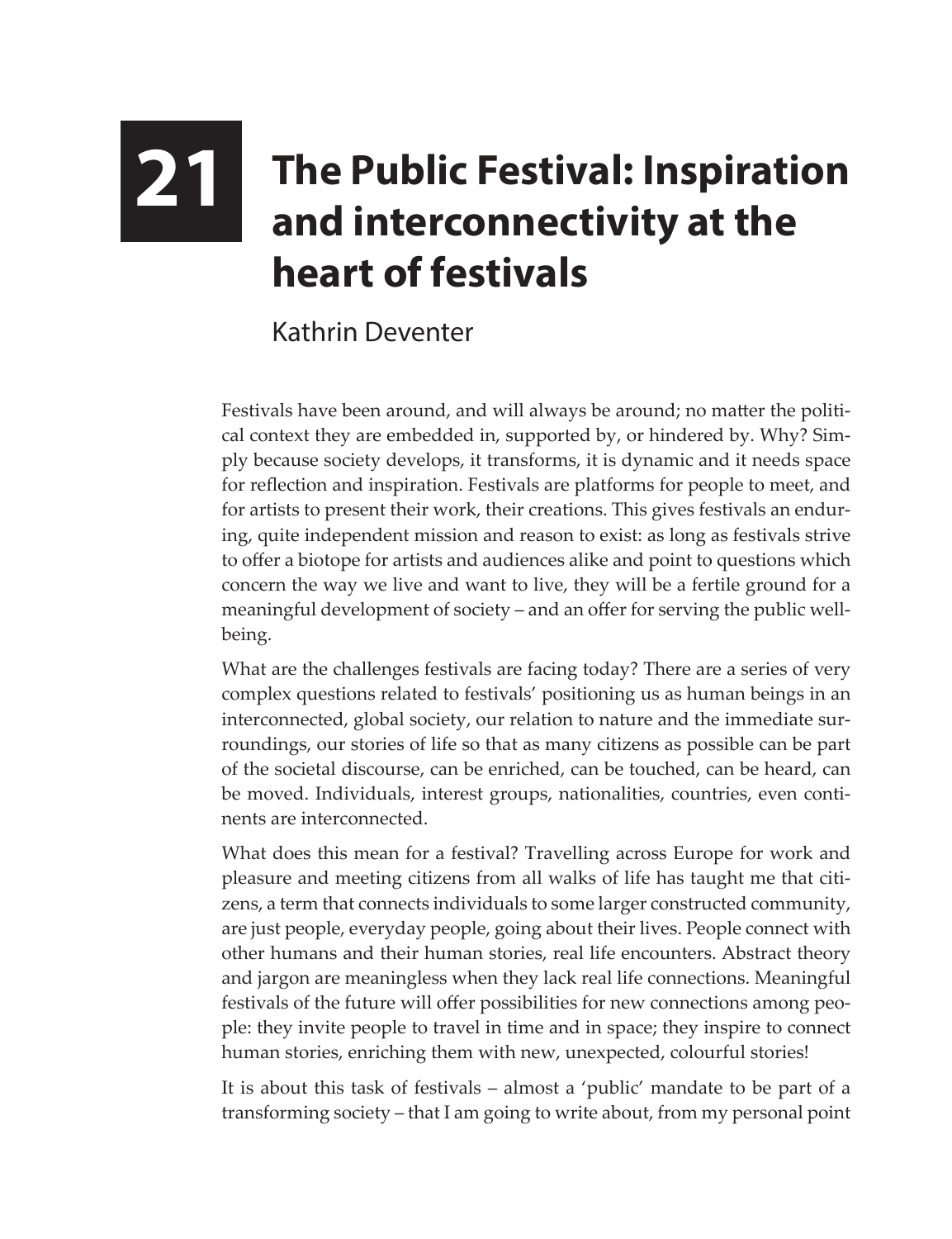of view, but also referring to some key statements by young festival managers because they will be the ones leading the festival business in the future.

I mentioned the need to connect people and to inspire them. A sense of belonging and willingness to build our future together is only possible if people know their neighbours and care about their concerns – so that an individual concern becomes a shared concern.<sup>1</sup> This requires knowledge about the others' concerns, so it requires interaction and the exchange of views. Knowing and experiencing new views adds value to one's own look at the world – it puts one's own views into perspective.

Festivals are part of these relations in the public area, of this relational network; and the public area becomes part of the festival stage. Festivals need to make new connections, install new rituals of connecting and working together, establishing new bonds, through their artistic offer, their take on history and their visions of the future! They look at what keeps people awake, what drives society, and they give artists, alive or as part of history, a platform for this inspirational practice. This makes festivals public players.

So how do festivals assumeresponsibility for their public role? In his book *Resetting the Stage: Public theatre between market and democracy,* published in September 2012, Dragan Klaić argued that arts institutions don't deserve public financial support without the certainty of continuous investment in education and evidence of intercultural audience development.

I very much share Klaić's belief that art takes part in the development of an inclusive society which is the foundation of every democracy. This is why developing an intercultural audience deserves financial support. I also agree that education plays an important role. But let's take a closer look at what is specifically meant by 'education' in this context, because for me, education is simply the way how we inspire one another.

Working with the audience is an important issue among every serious cultural institution, one that takes many different forms. Festivals are doing it: attracting new audiences and maintaining them year after year, and developing specific programmes for specific audience groups. Radically overt, daring to transform cities and communities, festivals benefit from the interlinked society, they transform the urban environments, they fuse established and upcoming artists, they think global and act local.

But what is the essence of the various kinds of audience development instruments that exist? Why work with the audience?

Audience development is not just a simple goal but it responds to the responsibility of a cultural institution to the broader civil society: the responsibility